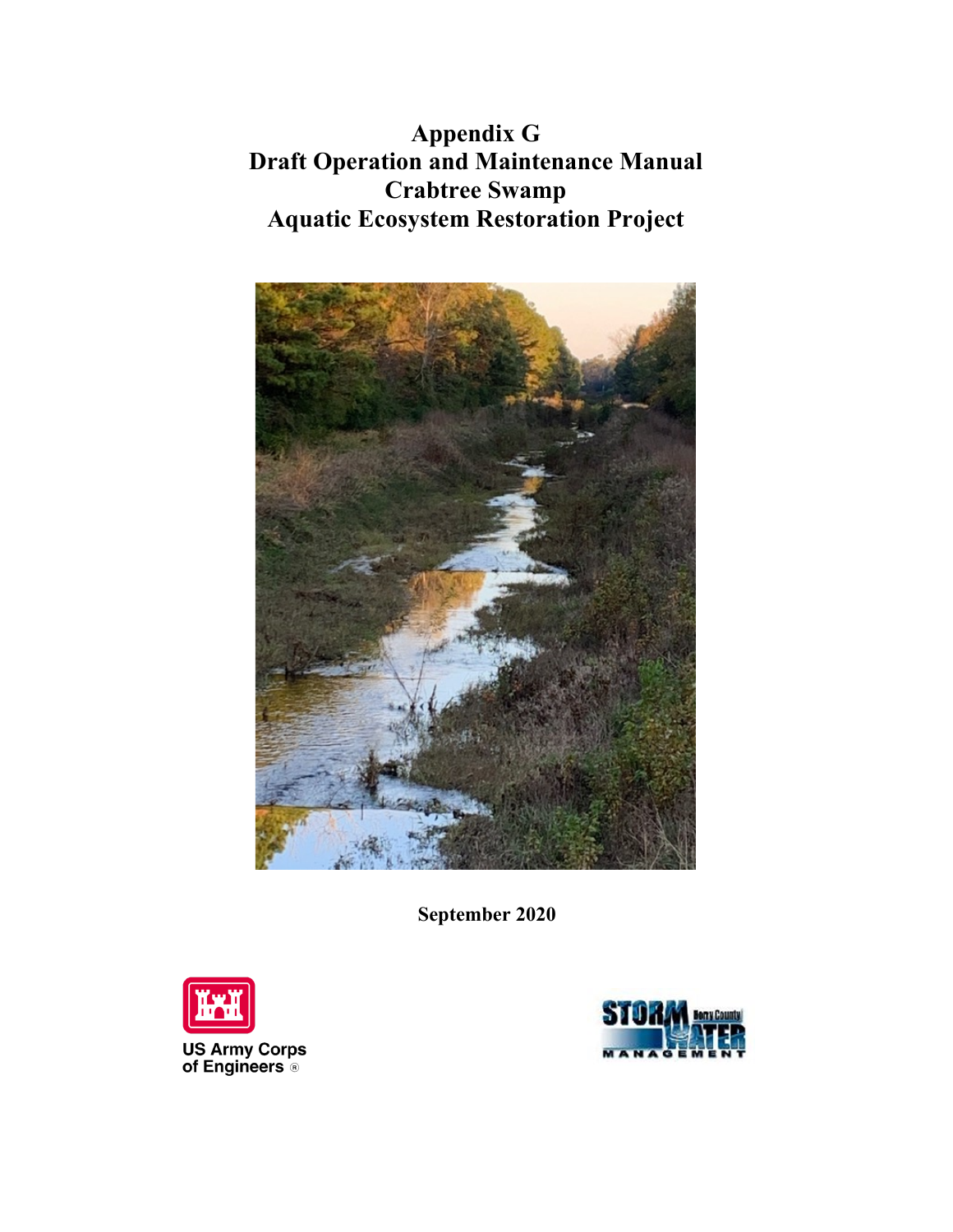## **1 Introduction**

The purpose of this manual is ensure the quality and credibility of decisions, implementation, and operations and maintenance of this project. It will provides guidance for monitoring and maintenance of the Crabtree Swamp Aquatic Ecosystem Restoration Study.

## **1.1 Authorization**

Section 2039 of WRDA 2007 directs the Secretary of the Army to ensure that when conducting a feasibility study for ecosystem restoration that the recommended project includes a plan for monitoring the success of the ecosystem restoration (USACE, 2009). Within a period of 10 years from completion of construction of the project, monitoring will be performed and reported. The first 5-years will be cost shared between USACE and Horry County. The remaining 5-years will be the sole responsibility of Horry County.

## **1.2 Location**

Crabtree Swamp is a tributary of the Waccamaw River that flows through the City of Conway in Horry County. The project area is 7 miles long, 79.5 acres, and runs from Daniel Road downstream to Long Avenue.

# **1.3 Project Description**

Crabtree Swamp has been grossly modified over time. Numerous culverts have been installed throughout the project area accelerating drainage of adjacent lands into the stream in support of agricultural operations. Woody debris has been removed and the stream has been deepened and widened in what was once accepted practices to reduce flooding for short flood frequency intervals (USACE, 1964). The scope of this project is to take a functional approach to naturalizing Crabtree Swamp from the bridge at Daniel Road downstream to the bridge at Long Avenue. Measures will be employed that are consistent with the standards of USACE using materials that are naturally found in the local environment as much as possible.

# **2 Construction Monitoring (ERDC TN-EMRRP-ER-19)**

Construction monitoring will occur at each feature at least once during construction and once again upon completion of construction. Information gathered during construction monitoring will be used to assess whether project features were installed as planned. A brief year-end report will be prepared by Horry County and submitted to the USACE Project Manager by December 31<sup>st</sup> of the construction year(s). This construction monitoring report may be a one-time report but if construction occurs during 2-calendar years then a second report is required. Construction monitoring will be cost shared between USACE and Horry County. The report will be prepared by Horry County and will include a narrative of observations and photos taken at each installation site from each monitoring event.

# **3 Operation**

This is an aquatic ecosystem restoration project meant to naturalize Crabtree Swamp. All measures implemented are non-mechanical and non-electrical. There are no operational needs.

# **4 Maintenance (ER 1110-2-401)**

Maintenance of the following features should be minimal. Repairs are considered routine actions that maintain the project in a well-kept condition. Replacements are actions taken when a worn-out element is replaced. Rehabilitating a project are actions taken that bring a deteriorated project back to its original condition. Repairs, replacements, and rehabilitation must conform to project as-builts and specifications unless adaptations are deemed necessary. If repairs or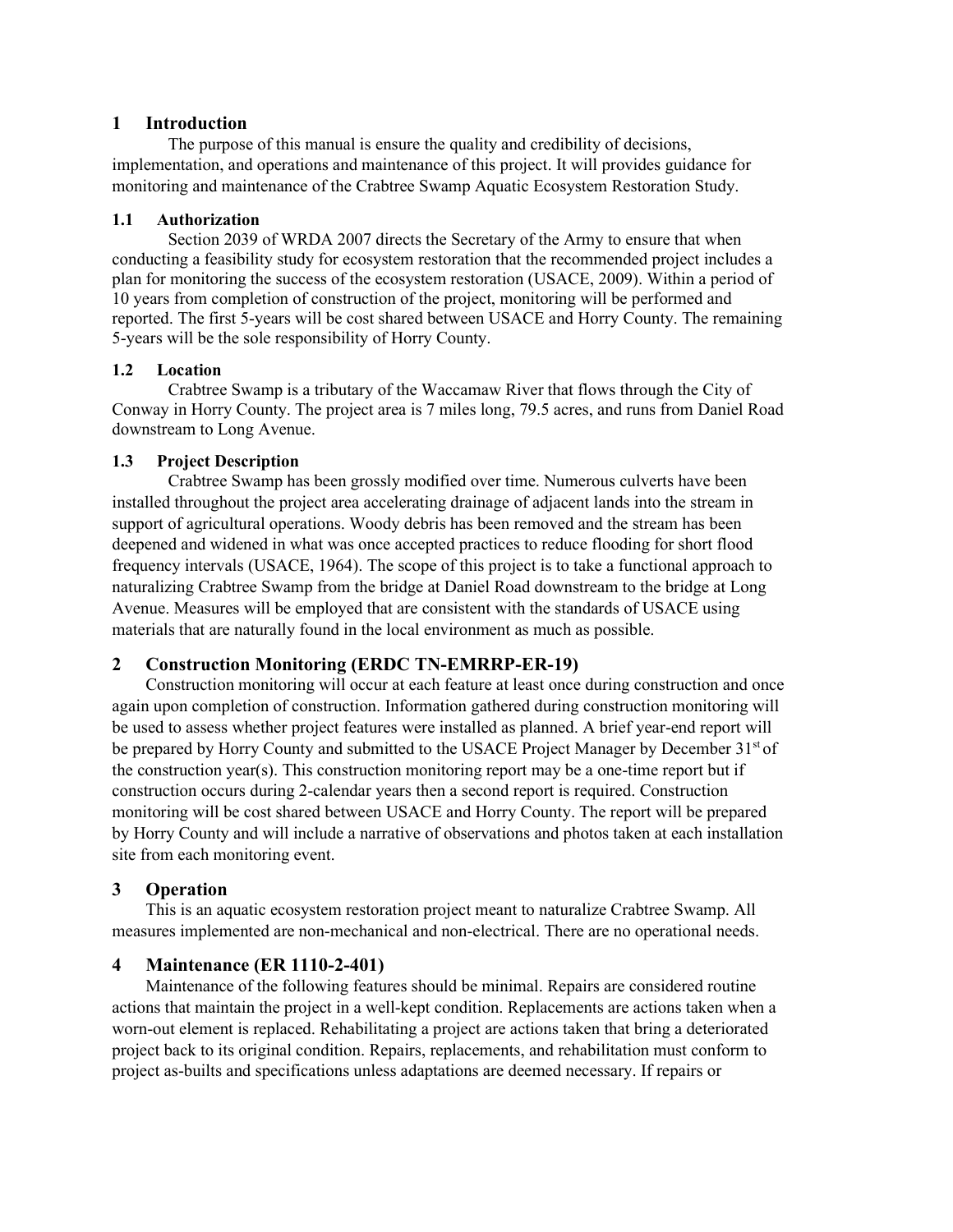replacements are needed, determining the cause of failure should be investigated so mistakes if any are not repeated.

For the first 5 years after completion of construction of the project, USACE and Horry County agree to monitor and maintain the project cooperatively and adaptively. The two entities will monitor progress as laid out in the following section and alter the plan as needed to achieve and sustain success for the 50-year life of the project. After the first 5-year period of monitoring and maintenance, the sole responsibility of monitoring and maintaining the project for the 50-year life of the project has been accepted by Horry County.

# **5 Efficacy Monitoring (ERDC TN-EMRRP-ER-19)**

Efficacy monitoring will be the systematic collection and analysis of data that provides information useful for assessing project performance, determining whether ecological success has been achieved, and whether adaptive management may be needed to attain project benefits. The data will be used to determine efficacy of the project and to identify maintenance, repair needs, and to refine management techniques. The goals of monitoring is to determine:

- None of the features shall become an obstruction to aquatic life passage.
- Unobstructed connectivity between the main channel and associated floodplain at each berm breach. This should allow water from the main channel to enter the floodplain during 3-year or greater flood events. This enables the water velocity to diminish allowing sediment and pollutants to drop out of the water column prior to re-entering the main channel.
- Floodplain benching should be inundated during 3-year or greater flood events. This extra holding capacity for flood waters should help to slow water velocities and allow sediments and pollutants to settle from the water column before reentering the main channel. Vegetation survival rate should remain high. No regular maintenance of the benching or adjacent easement should occur at any time except in the control of noxious weeds.
- Noxious weed infestations should be found early and treated aggressively using integrated vegetation management. Eradication of the noxious weed infestation(s) is the goal. Monitoring the noxious weed infestation site is required for 5 years after the last treatment.
- Holding and rearing habitat for aquatic organisms should improve around the log-drop features and root wads as morphological heterogeneity increases. An increase of abundance and diversity of species should be seen.

# **5.1 Required Monitoring**

At a minimum, each of the features will be evaluated after significant rain or storm events or once, yearly, whichever is more frequent. Monitoring will occur and a year-end report will be compiled and submitted each year for 5 years after completion of construction. The first 5-years of monitoring and reporting whether it be in the implementation or efficacy phase will be cost shared between USACE and Horry County. The remaining 5-years of monitoring and reporting will be the sole responsibility of Horry County. The report will be prepared by Horry County and sent to the USACE Project Manager. It must be submitted by December 31<sup>st</sup> of each year. Each report must include monitoring dates, reasons dates were chosen, photos representing progress/challenges, and all empirical data collected. This must be accompanied by a narrative describing as quantitatively as possible whether ecological benefits are being met.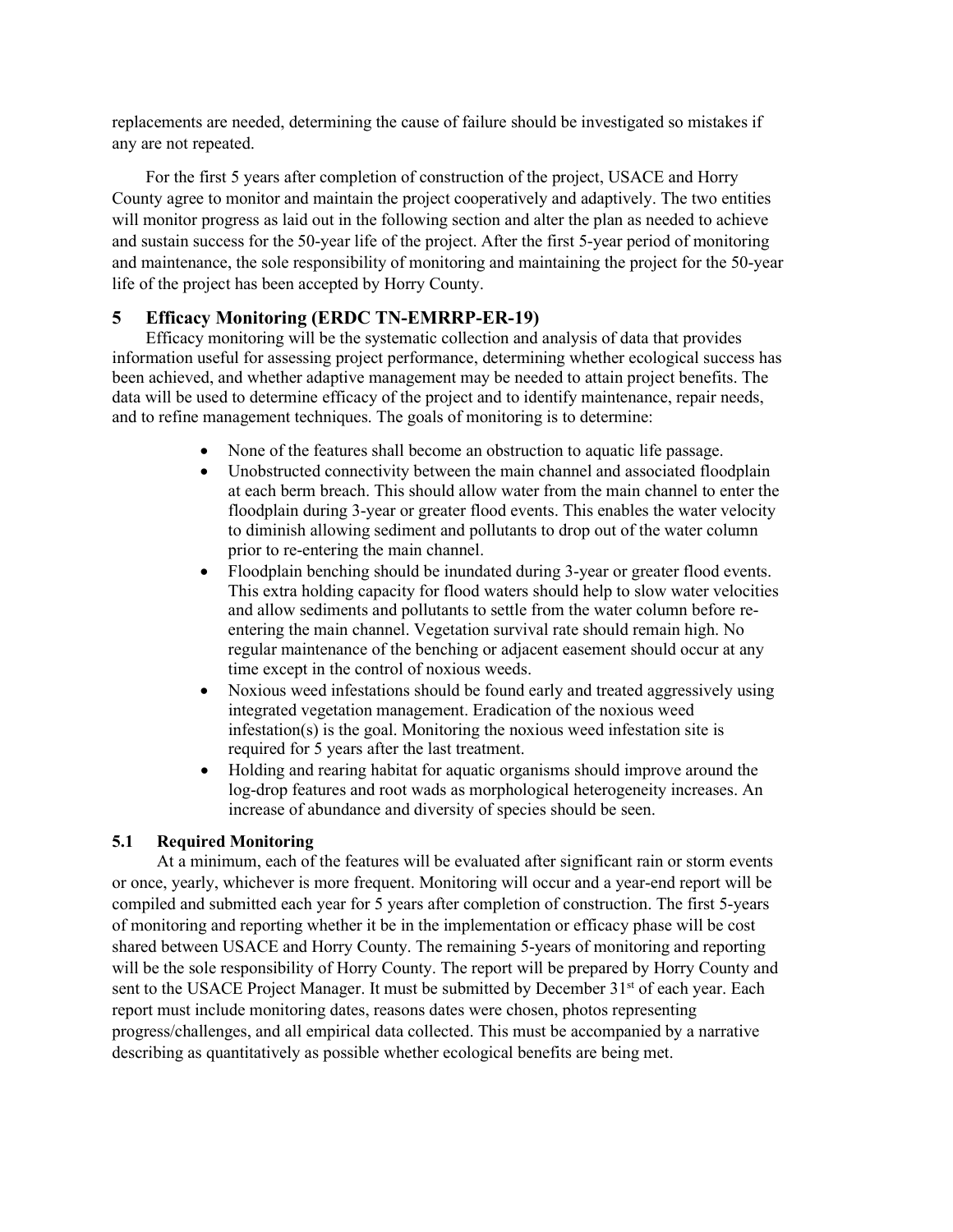#### **5.1.1 Berm Breaching**

This part of the project is located between the US-701 bridge and the bridge at Long Avenue. The purpose of berm breaching is to reconnect the main channel with existing, high quality floodplain. In order to do so, where natural breaching was occurring, the berms were cut down to 3-year flood elevations and reinforced with articulated concrete block matting (ACBM). If installed properly and once plants establish through the matting, no regular maintenance should be required.

The areas of the berm that are breached should be inspected after every large rain/storm event or twice yearly whichever occurs more frequently. If obstructions do form at the breaches the obstructions should be removed. If additional breaching occurs they should be left to continue forming, naturally.

Loss of intimate contact of the ACBM from the subsurface is an indicator of compromise of the stability and continued performance of the system that may lead to failure. Loss of intimate contact is typically the result of the overturning of a block or group of blocks about the downstream contact point of the block. Indicators of the loss of intimated contact is the

- loss of soil beneath the system by gradual erosion beneath the system or washout through the system at joints and open cells
- deformation of the subgrade due to liquefaction and shallow slip failures caused by the ingress of water beneath the system (especially in silty soils on steep slopes)
- loss of block or a group of blocks (uncabled systems) which directly exposes the subgrade to the flow
- flow beneath the ACB causing uplift pressures and separation of the block from the subgrade

If loss of intimate contact occurs then the ACBM installation should be considered compromised or in failure and must be replaced.

### **5.1.2 Plantings at Floodplain Benches**

Death of < 15% of plants is expected and accepted. Areas planted with vegetation will be monitored 2 times each year during the growing season from May until October. They will be evaluated by color and evidence of growth and percentages calculated. A plant is considered green if it is 100% green. A plant is considered brown if less than 20% of the plant is green. A plant is considered mixed if 50% of the plant is brown. If a plant is entirely brown it is considered dead. New growth should be noted with a "/" after determining its color (Thepaut, Libes, Young, Fuss, and Jayakaran, 2012). Percent canopy cover and shading of stream channel should be estimated. If survival drops below 60% within the first 2 years, the area should be evaluated to determine if soil enhancements or modification of plant species is warranted.

If trees are experiencing damage by wildlife that endanger their survivability then protective barriers must be employed. These barriers must be removed once the tree is established and before the trunk diameter nears the barrier.

No scheduled mowing or use of herbicide for routine vegetation control will occur in the floodplain bench areas to the edge of the easement. Early detection of noxious weed infestations should be addressed immediately and consistently to locally eradicate in order to reduce impacts on the project.

### **5.1.3 Log-drop Structures**

Log-drop structures will be monitored for efficacy. Each structure should be monitored once every six months and after large storm events, to ensure the structure is stable and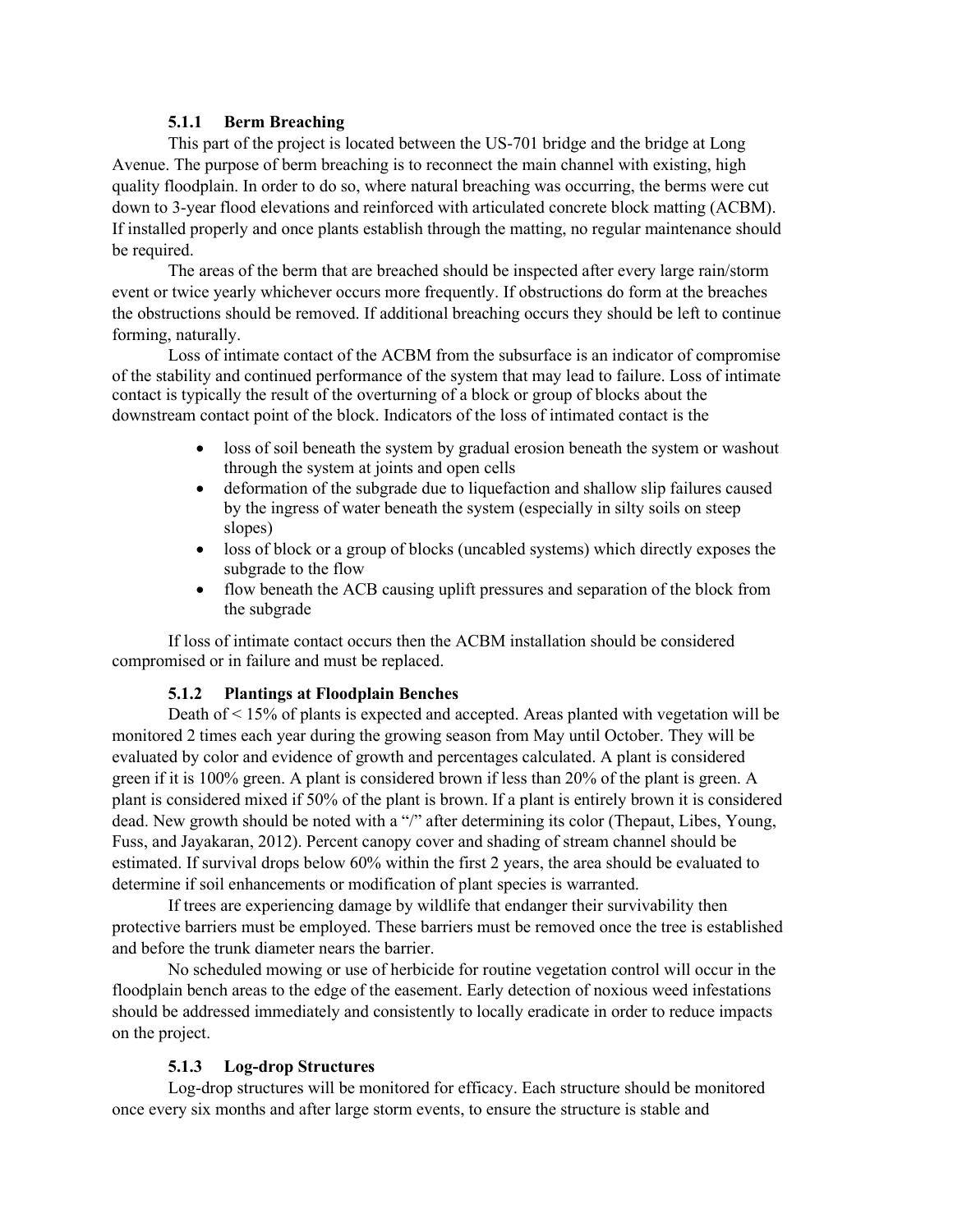functioning. The intent of these features is to provide habitat for aquatic organisms by providing habitat for prey, by providing calm waters for respite, by improving water quality, and by improving morphological heterogeneity within the channel. Vegetation will be planted along the banks where these features are installed so monitoring the vegetation at these sites will occur as well. These features are the most likely to fail or cause unintended consequences so until well established monitoring will occur there as often as practical. If negative consequences should occur as a result of these features then management measures will be adapted to eliminate the negative impacts. If structure failure is observed, structure should be repaired or replaced as necessary. If piping of structure or bank erosion is noted, structure should be evaluated to determine the cause (installation errors related to elevation or tie in, etc.). If necessary, structure should be re-installed and anchored properly. Any bed or bank erosion should be repaired and the area stabilized as soon as possible.

### **5.1.4 Entirety of Project Area**

The whole of Crabtree Swamp will be monitored for unintended consequences of features constructed. If negative consequences should occur then alterations to the project must be made to counter the negative impacts.

If log-drop/step pool features form, naturally, they are not to be removed from within the channel. These features are only to be removed it they impede flow through bridge culverts.

No scheduled mowing or use of herbicide for routine vegetation control will occur along one bank of the main channel the width of the easement throughout the project area. Early detection of noxious weed infestations should be addressed immediately and aggressively to locally eradicate. Monitoring the site of the infestation will occur for 5 years after the last treatment.

Percent canopy cover and shading of stream channel should be estimated. Predominate vegetation type should be identified if possible and all noxious weeds must be controlled using integrated vegetation management methods.

After the initial 5-year monitoring period through the 50-year life of the project, if it is determined and agreed upon by USACE and Horry County that a structure in disrepair or failure has achieved it maximum benefit by evidence of planform and bedform channel development then replacement of in-channel structures will not be required. The reach of Crabtree Swamp used as the reference stream in this report will serve as an example of very early succession planform and bedroom channel development that is considered beneficial.

#### **5.2 Recommended Monitoring**

USACE encourages partnering with interested organizations in support of scientific data collection. This is an excellent opportunity to achieve the shared goal by Horry County and the Crabtree Swamp Watershed Restoration Initiative of outreach and education around issues with Crabtree Swamp. There is an opportunity to engage with environmental educators or citizen scientist groups to monitor water quality throughout the project area in support of *Toxolasma pullus*. If monitoring is performed consistently and seasonally then this baseline data can be used in environmental decisions moving forward (USFWS, 2008). South Carolina Department of Heath and Environmental Control have set acceptable levels for water quality criteria for the protection of fresh waters\* (SCDEHC, 2014). Key parameters for monitoring should include but not limited to:

• Dissolved oxygen ( $*5$  mg/L with a low of 4 mg/L)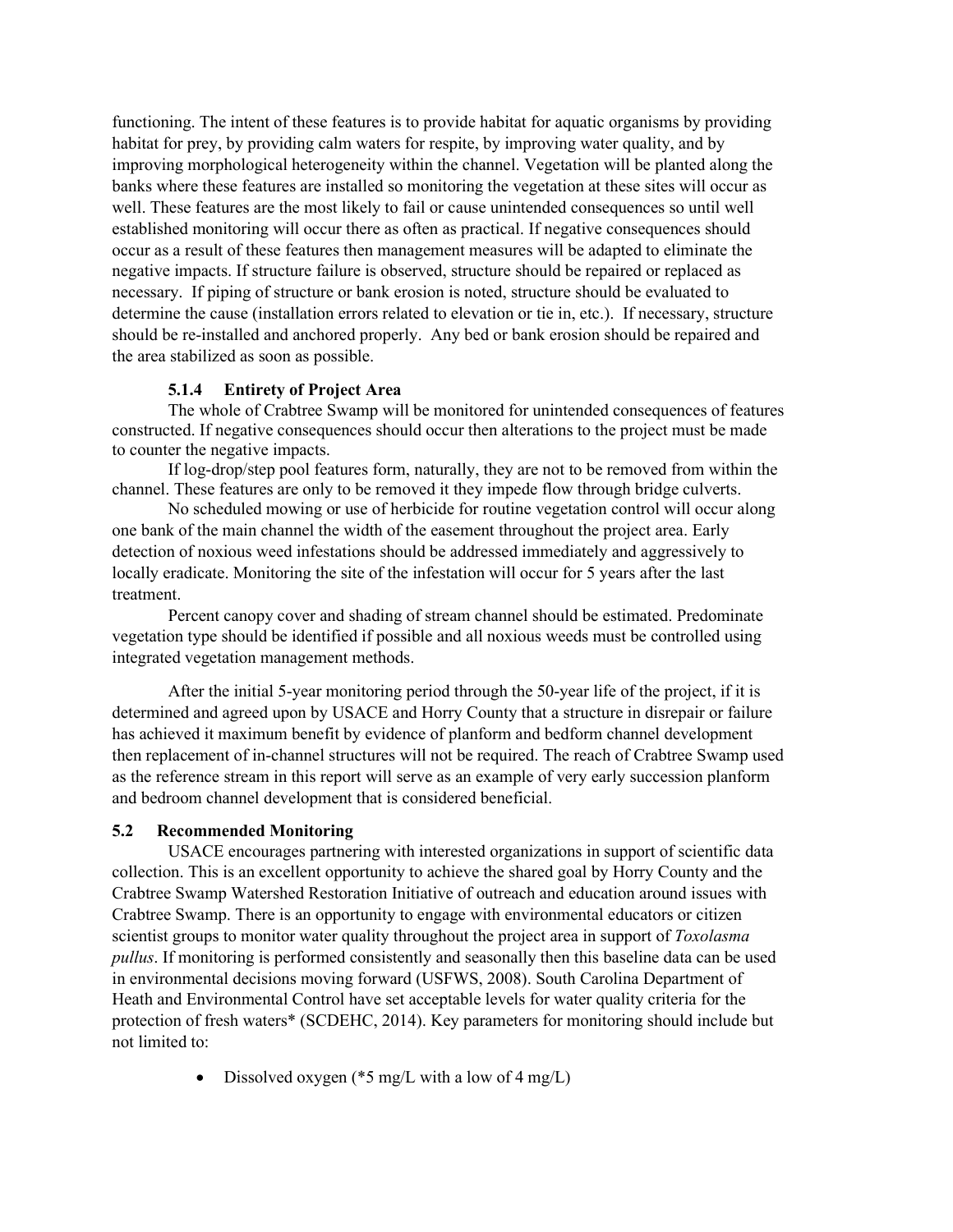- Water temperature
- Specific conductivity
- pH  $(*6.0-8.5)$
- Ammonia
- Turbidity (\*not to exceed 50 NTU)
- **Salinity**
- Surface velocity at thalweg
- Water depth at thalweg
- Substrate composition (% est.)
- Aquatic species density and diversity
- Public usage of trails and easements

An investigation by Burge and Libes sampled Crabtree Swamp for water quality parameter in reach 3, monthly, between June 2016 and November 2018 (unpublished data). They found that dissolved oxygen ranged between 0.1 mg/L and 5.4 mg/L. Specific conductivity ranged between 94.8 μS/cm and 623 μS/cm. Turbidity ranged between 7.5 NTU and 102 NTU.

### **5.3 Project Evaluation**

Performance target is to visibly naturalize and improve aquatic life habitat in Crabtree Swamp. The year-end reports should include a brief narrative describing the state of Crabtree Swamp and include all data and photos from the site visits over the course of the year. The description should be as quantitative as possible in determining whether the project is successfully establishing and achieving the intended ecological outcomes. Responses may be "yes", "partially", "no", and "unable to determine" and are recognitions that achieving 100% restoration of the stream is unlikely but that some level of naturalization is achievable. "Yes" is the response if a structure or if the project as a whole is mostly or >80% successful. No is mostly or <20% successful. Partially is somewhere between yes and no.

### **6 Reference**

- Cramer, Michelle L. (managing editor). 2012. Stream Habitat Restoration Guidelines. Copublished by the Washington Departments of Fish and Wildlife, Natural Resources, Transportation and Ecology, Washington State Recreation and Conservation Office, Puget Sound Partnership, and the U.S. Fish and Wildlife Service. Olympia, Washington (on-line). Accessed 4.13.2020<https://wdfw.wa.gov/publications/01374>
- South Carolina Department of Health and Environmental Control. 2014. R.61-68, Water classification & standards (on-line). Accessed 4.20.2020 <https://www.epa.gov/sites/production/files/2014-12/documents/sc-wqs-2004.pdf>
- South Carolina Directives. Use of articulating concrete block revetment systems for stream restoration and stabilization projects; Technical supplement 14L (on-line). Accessed 4.14.2020

<https://directives.sc.egov.usda.gov/OpenNonWebContent.aspx?content=17822.wba>